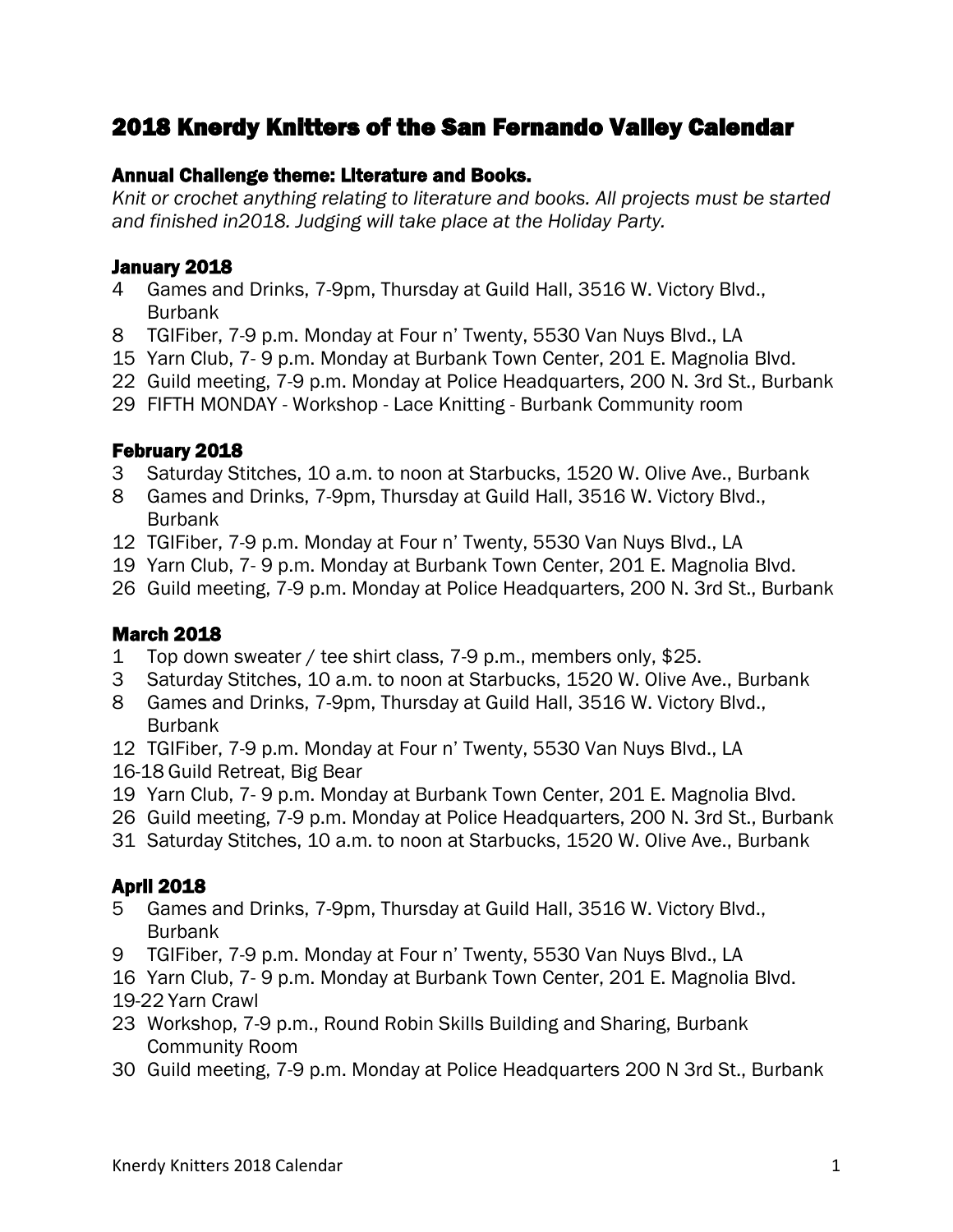#### May 2018

- Games and Drinks, 7-9pm, Thursday at Guild Hall, 3516 W. Victory Blvd., Burbank
- Saturday Stitches, 10 a.m. to noon at Starbucks, 1520 W. Olive Ave., Burbank
- TGIFiber, 7-9 p.m. Monday at Four n' Twenty, 5530 Van Nuys Blvd., LA
- Deadline for submitting entries for the L.A. County Fair. Get information here: https://lacountyfair.com/competitions/diy-comp
- Yarn Club, 7- 9 p.m. Monday at Burbank Town Center, 201 E. Magnolia Blvd.
- Weaver's Guild Fiber Festival, 10 a.m. to 4 p.m. Sunday, Torrance Cultural Center.
- Guild meeting, 7-9 p.m. Monday, at Police Headquarters 200 N 3rd St., Burbank

#### June 2018

1-4 Knerdy Knitters' Baja California Mexico cruise.

- Deadline for dropping off entries for the L.A. County Fair; 8 a.m. to 5 p.m. at the fair complex, 1101 W. McKinley Ave.
- Saturday Stitches, 10 a.m. to noon at Starbucks, 1520 W. Olive Ave., Burbank
- Games and Drinks, 7-9pm, Thursday at Guild Hall, 3516 W. Victory Blvd., Burbank
- Knit in Public Day. Location TBD
- TGIFiber, 7-9 p.m. Monday at Four n' Twenty, 5530 Van Nuys Blvd., LA
- Yarn Club, 7- 9 p.m. Monday at Burbank Town Center, 201 E. Magnolia Blvd.
- Guild meeting, 7-9 p.m. Monday at Police Headquarters 200 N 3rd St., Burbank
- Saturday Stitches, 10 a.m. to noon at Starbucks, 1520 W. Olive Ave., Burbank

## July 2018

- Games and Drinks, 7-9pm, Thursday at Guild Hall, 3516 W. Victory Blvd., **Burbank**
- TGIFiber, 7-9 p.m. Monday at Four n' Twenty, 5530 Van Nuys Blvd., LA
- Yarn Club, 7- 9 p.m. Monday at Burbank Town Center, 201 E. Magnolia Blvd.
- Guild meeting, 7-9 p.m. Monday at Police Headquarters 200 N 3rd St., Burbank
- WIP, Chain and Stash Exchange Party, location TBD

#### August 2018

- Games and Drinks, 7-9pm, Thursday at Guild Hall, 3516 W. Victory Blvd., Burbank
- Saturday Stitches, 10 a.m. to noon at Starbucks, 1520 W. Olive Ave., Burbank
- TGIFiber, 7-9 p.m. Monday at Four n' Twenty, 5530 Van Nuys Blvd., LA
- Yarn Club, 7- 9 p.m. Monday at Burbank Town Center, 201 E. Magnolia Blvd.
- Guild meeting, 7-9 p.m. Monday at Police Headquarters 200 N 3rd St., Burbank